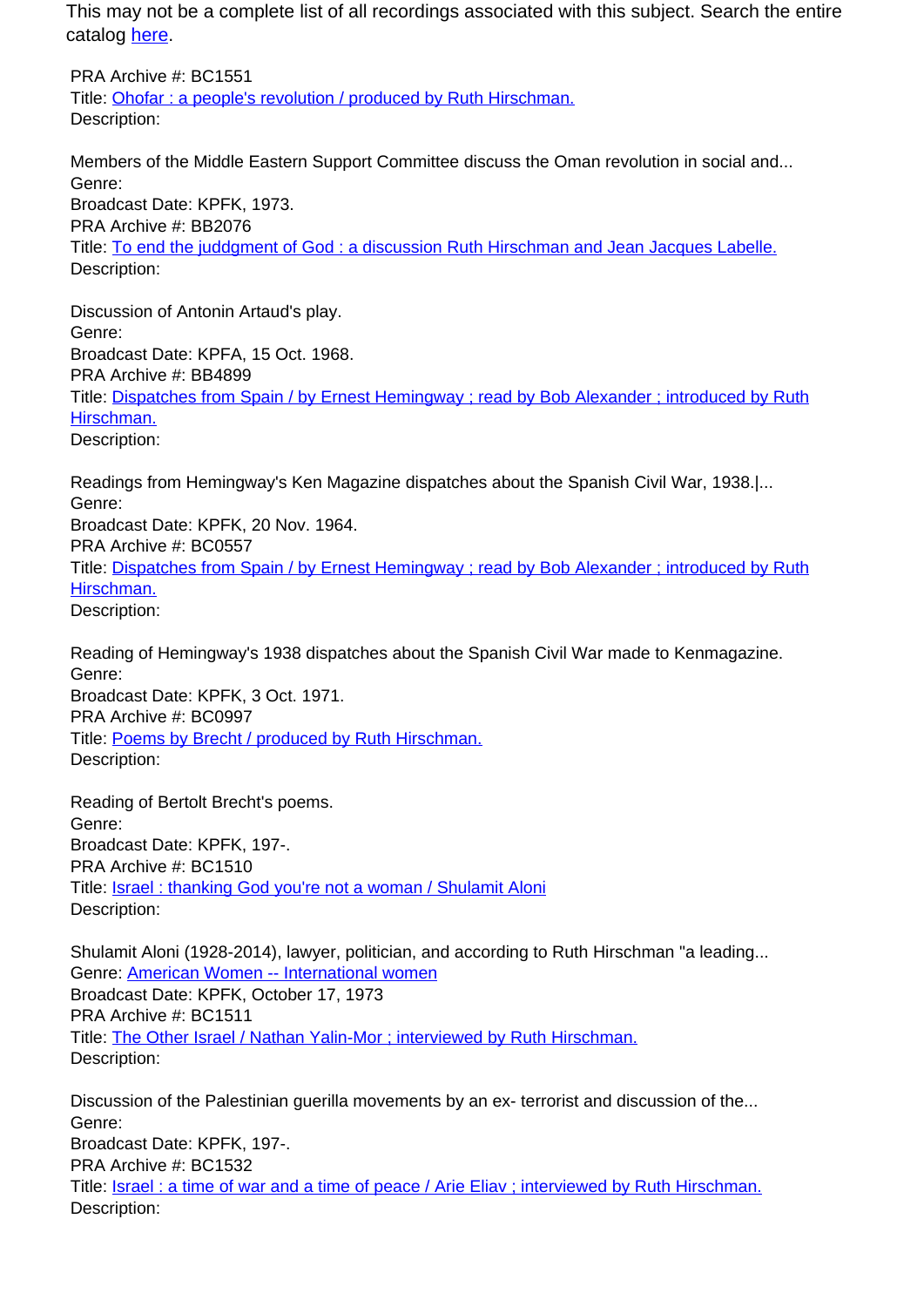This may not be a complete list of all recordings associated with this subject. Search the entire catalog here.

Member of Israeli Parliament discusses the Palestinian issue. Genre: Broadcast Date: KPFK, 197-. PRA Archive #: BC1533 Title: Covering Israel : the foreign correspondent / Michael Elkins ; interviewed by Ruth Hirschman. Description:

Journalist discusses Israel. Genre: Broadcast Date: KPFK, 197-. PRA Archive #: BC1534 Title: The Bologna conference : peace-meet for the Middle East / Uri Avnery : interviewed by Ruth Hirschman. Description:

Participant discusses the first conference between Arab and Israeli officials meeting in neutral... Genre: Broadcast Date: KPFK, 1973. PRA Archive #: BC1550 Title: The Persian Gulf : a second Indochina / produced by Ruth Hirschman. Description:

Members of the Middle East Support Committee discuss both the internal and the external politics... Genre: Broadcast Date: KPFK, 1973. PRA Archive #: BC1552 Title: Palestine : roots entrenched deep in the earth / produced by Ruth Hirschman. Description:

Members of the Middle East Support Committee discuss the social problems presented by the... Genre:

Broadcast Date: KPFK, 1973. PRA Archive #: BC1627 Title: Israel : the state and the union / Yezchog Ben Aharon ; interviewed by Ruth Hirschman. Description:

Former Secretary of the Histadrut, the Israeli confederation of unions, discusses the problems... Genre: Broadcast Date: KPFK, 197-. PRA Archive #: BC1707 Title: Last letters from Stalingrad / produced by Ruth Hirschman. Description:

Reading of letters from German soldiers in the Sixth Army surrounded by the Russians at... Genre: Broadcast Date: KPFK, 26 Apr. 1971. PRA Archive #: BC1943 Title: Greece today : the Sheinbaums on Greece / interviewed by Ruth Hirschman. Description:

Discussion of the political situation in Greece and Greece's relation to Cyprus, Russia,... Genre: Broadcast Date: KPFK, 3 Sept. 1974. PRA Archive #: BC2022 Title: You can beat city hall : the Venice canals / produced by Linda Krausen and Ruth Hirschman.